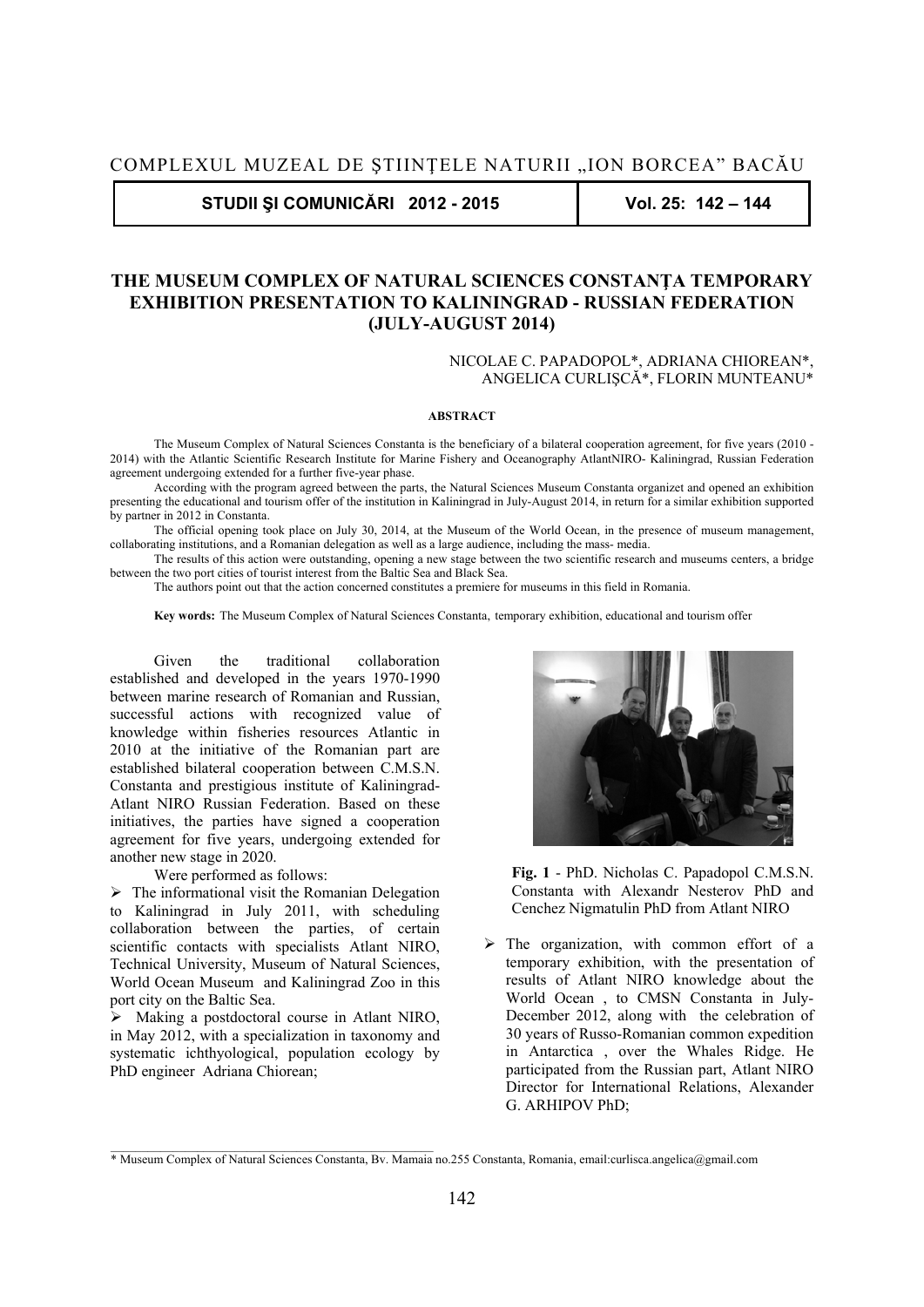

**Fig. 2** - Exhibition poster



**Fig. 3 -** Guests speaker Mr.PhD. Alexander G. Arkhipov - deputy director Atlant NIRO

The Russian part realized in 2013 for CMSN Constanta, an Ichthyological collection with the main fish species from FAO34 area / Eastern Central Atlantic. Collection donated by vessel R / V "Atlantis" was taken over by commercial legation in Tangier and with the support of the Romanian Embassy in Rabat will be sent to the country.

- $\triangleright$  During 2013, with the support of Culture Directorate Constanta county, the Romanian part realize an exhibition for promotion, graphics and photography, "The Museum of Natural Sciences Constance, educational and touristic offer ."
- $\triangleright$  The exhibition is transmitted to the Russian side in May 2014, so that it can be installed by July, in hall of the Museum of the World Ocean. Promote of this exhibition and the way to achieve it regard to its position of tourist road junction between East and West, North and South European Kaliningrad important scientific institutions, universities and museums of the city port;

The exhibition consisted in 3 posters, A0, with inclusion of the exhibition title, character and organizational support, and offer functional structure to museum complex relations of cooperation, at the national and internationally level. This presentation was accompanied by a set of 64 color photographs of excellent quality, size 30/40 cm.



**Fig. 4 -** Images from exhibition

The exhibition was opened officially on July 30, 2014, at the Museum of the World Ocean, in the presence of a C.M.S.N.Constanta delegation led by Scientific Director - PhD. Nicholas C. Papadopol , of a large audience, consisting of representatives of the scientific world in Kaliningrad but also the visiting public of the Museum of the World Ocean.



Fig. 5 - Opening day

In the opening speakers were; Mr. PhD. Alexander G. Arkhipov - deputy director Atlant NIRO, PhD. Nicholas C. PAPADOPOL - C.M.S.N. Constanta scientific director, PhD. Viktor L. STRUK- scientific director of the Museum of the World Ocean Kaliningrad.